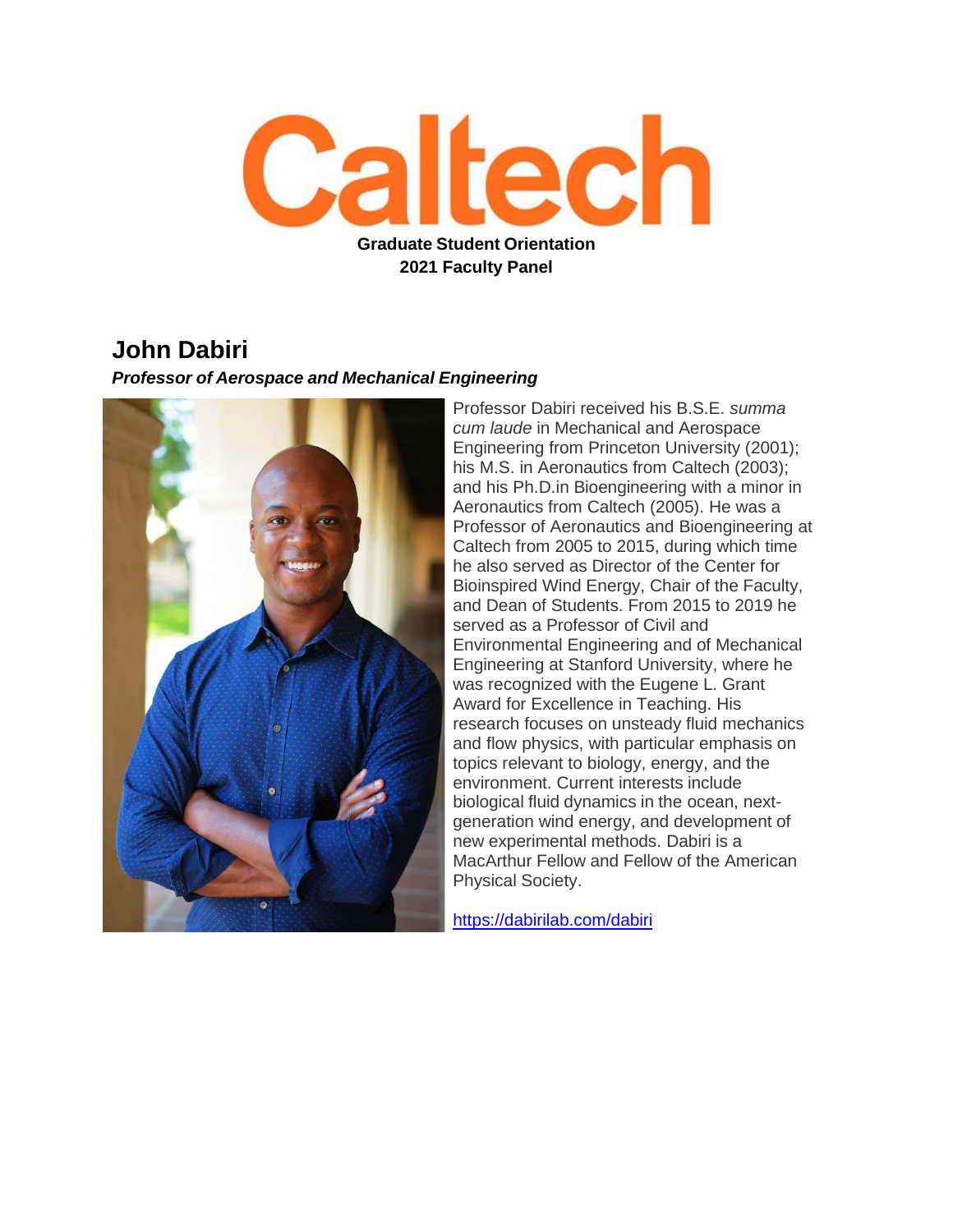## **Mansi Kasliwal**

*Assistant Professor of Astronomy*



Professor Kasliwal received her B.S. from Cornell in 2001 and received her Ph.D. from the California Institute of Technology in 2011. She was a Hubble Fellow and Carnegie-Princeton Postdoctoral Fellow at Carnegie Institution for Science from 2011-2015. The Kasliwal research group discovers and characterizes cosmic fireworks i.e. brilliant flashes of light that tell us about the lifecycle of stars and where elements are synthesized. She collaborates with astronomers worldwide to panchromatically characterize the discoveries across the electromagnetic spectrum. Professor Kasliwal's group enthusiastically pursue a multi-messenger quest to identify electromagnetic counterparts to gravitational wave events.

<https://sites.astro.caltech.edu/~mansi/>

# **Richard Murray**

*Professor of Control and Dynamical System and Bioengineering, Biology and Biological Engineering Division Chair*



Professor Murray obtained a B.S. from California Institute of Technology in 1985 and his PhD in 1990 from the California Institute of Technology. The Murray group's research is in the application of feedback and control to networked systems, with applications in biology and autonomy. Current projects include work on biomolecular feedback systems, novel architectures for control systems, and networked control systems.

[https://murray.cds.caltech.edu](https://murray.cds.caltech.edu/)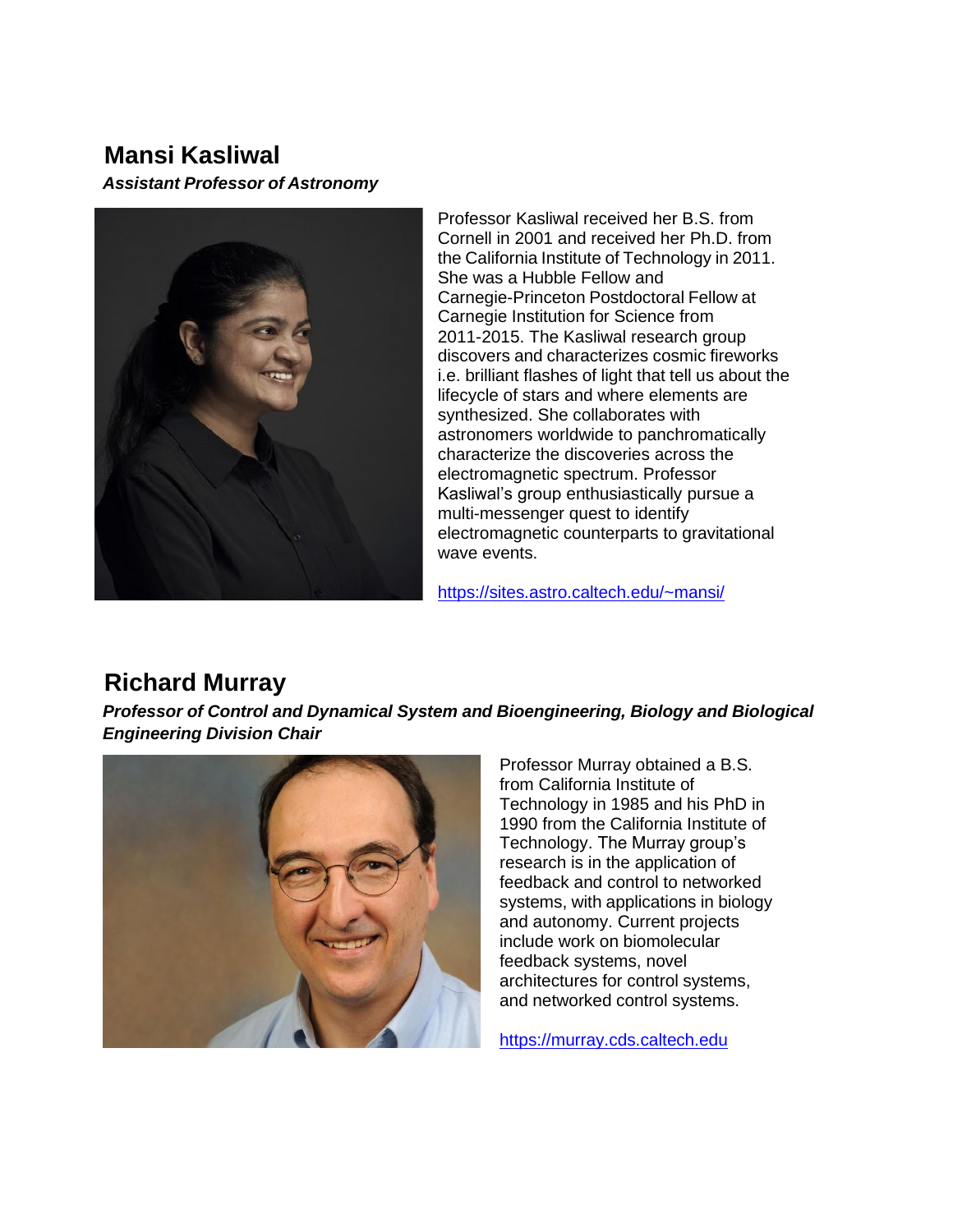## **Heather Knutson**

*Professor of Planetary Science*



Professor Knutson obtained a B.S. in physics from Johns Hopkins University in 2004, graduating with both departmental and university honors. While still an undergraduate, she worked part-time as an intern at the [Space Telescope Science Institute;](http://www.stsci.edu/) it was ultimately these summers (mostly spent in a basement lab with a soldering iron in hand) that convinced her to try a career in astronomy. She graduated with a Ph.D. in astronomy from [Harvard](http://www.harvard.edu/) [University i](http://www.harvard.edu/)n 2009, where she did her thesis work, titled "Portraits of Distant Worlds: Characterizing the Atmospheres of Extrasolar Planets," with Prof. David Charbonneau. She then spent two years as a [Miller](http://millerinstitute.berkeley.edu/) [Postdoctoral Fellow i](http://millerinstitute.berkeley.edu/)n the Department of Astronomy at the [University of](http://www.berkeley.edu/)  [California, Berkeley.](http://www.berkeley.edu/) The Knutson group uses a combination of space and ground based telescopes to characterize the properties of planets orbiting nearby stars.

<https://www.heatherknutson.org/>

## **Matthew Shum**

*Professor of Economics*



Professor Shum received his B.A. in from Columbia University in 1992 and his Ph.D. from Stanford University in 1998. His research lies at the intersection of industrial organization, econometrics, and applied microeconomics. He is trying to understand how rational consumer behavior actually is in the field, whether equilibrium models of rational decision making are appropriate for firms, and how optimal real-life firms behave.

<http://www.its.caltech.edu/~mshum/>